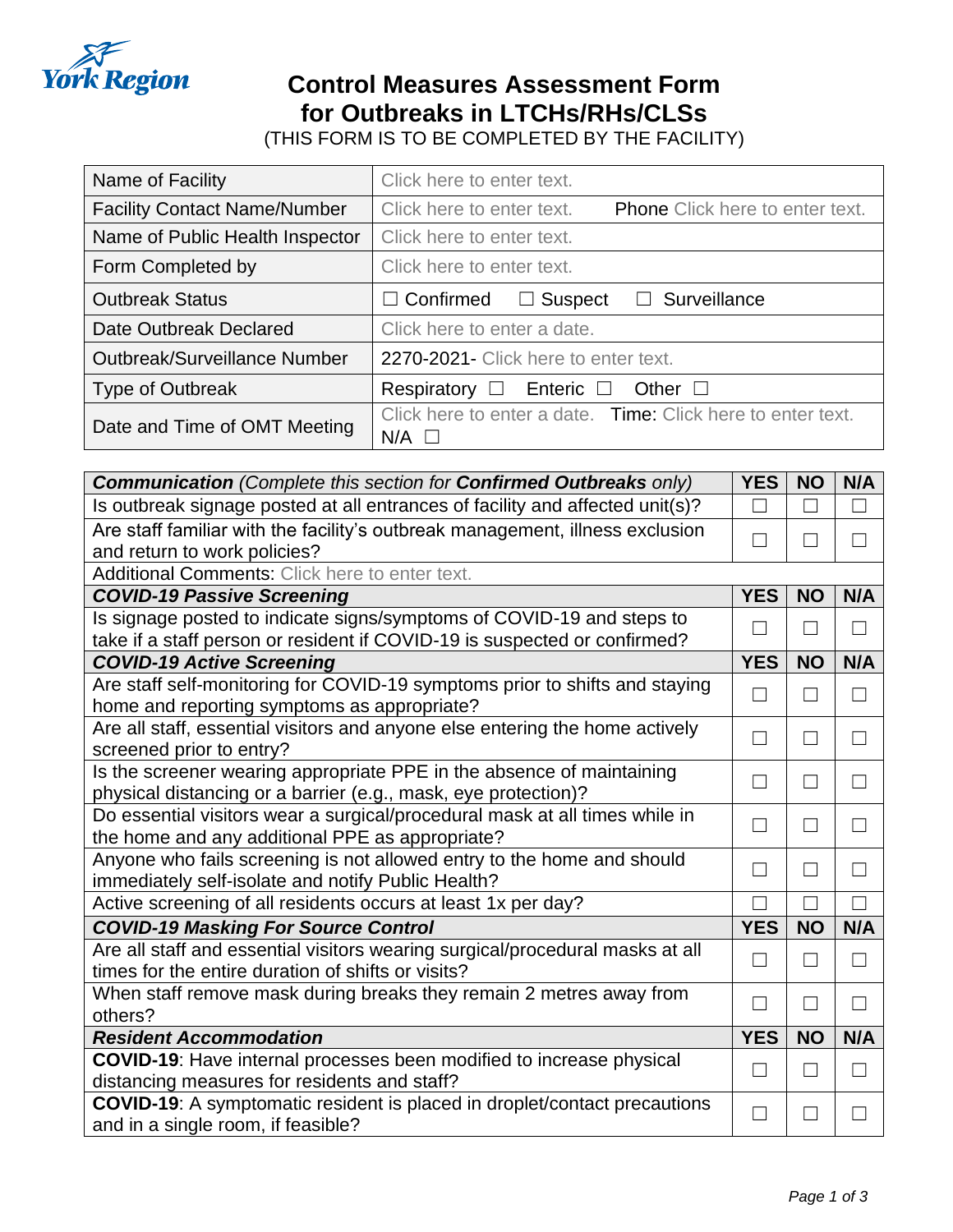| COVID-19: Has the symptomatic resident been tested immediately for<br>COVID-19?                                                                             | $\vert \ \ \vert$ | $\Box$                   | $\Box$            |
|-------------------------------------------------------------------------------------------------------------------------------------------------------------|-------------------|--------------------------|-------------------|
| <b>COVID-19:</b> Have all residents been cohorted in the outbreak area as much<br>as possible?                                                              |                   | $\Box$                   | $\Box$            |
| COVID-19: Has staff cohorting been implemented?                                                                                                             |                   |                          |                   |
| Respiratory Only: If a symptomatic resident is sharing a room with another                                                                                  |                   |                          |                   |
| resident, are residents kept 2 metres from each other and the curtain drawn<br>between them?                                                                |                   |                          |                   |
| Respiratory Only: Are any construction and/or renovation activities<br>occurring at the facility?                                                           |                   | ⊔                        | $\Box$            |
| Respiratory Only: Do additional precautions remain in place until there is<br>no longer a risk of transmission of the microorganism or illness?             | $\Box$            | П                        | $\Box$            |
| Enteric Only: Do all symptomatic residents remain in their room until 48<br>hours have passed since the resident has no longer had diarrhea or<br>vomiting? |                   |                          |                   |
| Additional Comments: Click here to enter text.                                                                                                              |                   |                          |                   |
| <b>Routine Practices &amp; Additional Precautions</b>                                                                                                       | <b>YES</b>        | <b>NO</b>                | N/A               |
| Are staff following the four moments for hand hygiene and the correct hand<br>hygiene procedure?                                                            |                   | $\Box$                   | H                 |
| Are staff and visitors educated on proper hand hygiene?                                                                                                     | П                 |                          | П                 |
| Is staff hand hygiene compliance monitored and audited during outbreak?                                                                                     | $\blacksquare$    |                          | $\Box$            |
| Is alcohol-based hand rub adequately stocked, not expired and available<br>throughout the facility and at point of care?                                    |                   |                          | П                 |
| Are hand hygiene procedure signs posted at hand hygiene stations/sinks?                                                                                     |                   | $\Box$                   | П                 |
| Are additional precautions signs posted at the entrances to symptomatic<br>resident rooms?                                                                  |                   | $\Box$                   | $\Box$            |
| If a resident is unable to perform hand hygiene independently, are staff<br>assisting them with this task?                                                  |                   |                          | П                 |
| Are staff and visitors using PPE at the appropriate times?                                                                                                  | $\Box$            | П                        | $\Box$            |
| Do staff and visitors follow correct procedure for donning and doffing PPE?                                                                                 |                   |                          |                   |
| Are adequate PPE supplies available for staff and visitors?                                                                                                 |                   | $\Box$                   | $\Box$            |
| Are PPE carts set-up outside of each symptomatic resident's room and are<br>they adequately stocked with appropriate supplies?                              |                   |                          |                   |
| Do staff know where PPE is stored and have unrestricted access to the<br>supplies at all times?                                                             |                   | $\Box$                   |                   |
| Do staff and visitors remove and discard used PPE in waste receptacle<br>inside of symptomatic resident's room or bed space?                                |                   | $\overline{\phantom{a}}$ |                   |
| Do staff and visitors know not to wear PPE in common areas? (Note: during<br>COVID-19 this may not be applicable)                                           |                   | $\Box$                   | $\vert \ \ \vert$ |
| <b>COVID-19:</b> Are sufficient swabs available to facilitate prompt testing?                                                                               |                   |                          |                   |
| Additional Comments: Click here to enter text.                                                                                                              |                   |                          |                   |
| <b>Environmental Surfaces &amp; Equipment Cleaning And Disinfection</b>                                                                                     | <b>YES</b>        | <b>NO</b>                | N/A               |
| Are basic cleaning principles are followed (e.g., working from clean to dirty<br>and from high to low areas)?                                               |                   |                          |                   |
| Are manufacturer's directions followed on how to prepare, store, and use<br>cleaning and disinfecting solutions and is product within expiry date?          |                   | $\Box$                   | $\Box$            |
| Is a disinfectant with a general virucide claim against non-enveloped viruses<br>being used on outbreak affected units, common areas, and equipment on      | $\Box$            | $\vert \ \ \vert$        | $\Box$            |